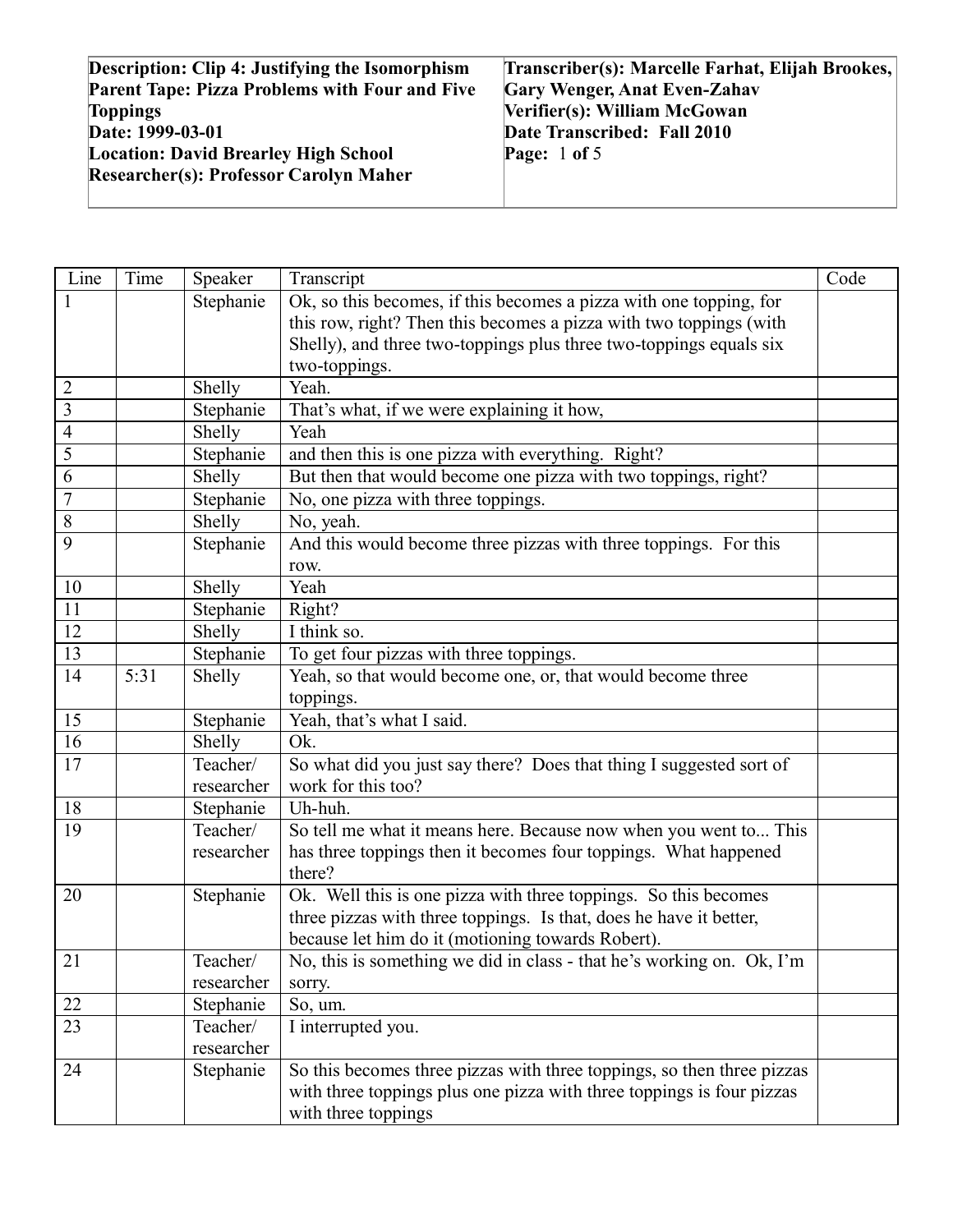| <b>Description: Clip 4: Justifying the Isomorphism</b> | Transcriber(s): Marcelle Farhat, Elijah Brookes, |
|--------------------------------------------------------|--------------------------------------------------|
| <b>Parent Tape: Pizza Problems with Four and Five</b>  | <b>Gary Wenger, Anat Even-Zahav</b>              |
| <b>Toppings</b>                                        | Verifier(s): William McGowan                     |
| Date: 1999-03-01                                       | Date Transcribed: Fall 2010                      |
| <b>Location: David Brearley High School</b>            | Page: $2$ of 5                                   |
| <b>Researcher(s): Professor Carolyn Maher</b>          |                                                  |
|                                                        |                                                  |

| 25<br>Teacher/<br>researcher<br>Three toppings – for this one. For this one right? (Looks at Shelly<br>26<br>Stephanie<br>for help).<br>27<br>(Mumbles inaudibly, looks frustrated).<br>Shelly<br>28<br>I'm just trying to get, I'm just trying to get the language right. This<br>Teacher/<br>researcher<br>is<br>29<br>Stephanie<br>I have to start all over, I have to go from here, because I'm forgetting<br>what I'm doing. Ok this - to get four pizzas with one topping you<br>already have three pizzas with one topping, and the plain pizza<br>becomes the pizza with the new topping.<br>30<br>Teacher/<br>Ok.<br>researcher<br>Ok, so this becomes, instead of one plain pizza this is one pizza with<br>31<br>Stephanie<br>one topping – because this one's getting like the pepperoni thrown<br>onto it.<br>32<br>Teacher/<br>Ok, ok.<br>researcher<br>33<br>Stephanie<br>And that produces the one, the four pizzas with one topping.<br>This is four pizzas with one topping. You didn't need to add<br>34<br>Teacher/<br>anything to these? These just sort of became these?<br>researcher<br>35<br>Those were, those just got brought down.<br>Stephanie<br>36<br>Those got brought down. Ok.<br>Teacher/<br>researcher<br>37<br>Stephanie<br>Those are the same three pizzas. So then here, you have six pizzas<br>with two toppings. Now you already have three pizzas with two<br>toppings, so these three pizzas with one topping get an extra topping<br>added on.<br>38<br>Ok.<br>Teacher/<br>researcher<br>39<br>So these become three pizzas with two toppings. And then three<br>Stephanie<br>pizzas with two toppings plus three pizzas with two toppings equal<br>six pizzas.<br>(Together with Stephanie) With two toppings. But now you're<br>Teacher/<br>40<br>because you're choosing from four now, right?<br>researcher<br>Yes. So now this is right, I'm not right? Right?! (Looks around).<br>41<br>Stephanie<br>42<br>Yes. (Students laughing softly).<br>Shelly<br>43<br>Teacher/<br>How about that last one? Just this last one. Now this is three, this is,<br>there's only one pizza that has all three of these toppings and-<br>researcher<br>Stephanie<br>44<br>Yes. | Line | Time | Speaker | Transcript                | Code |
|--------------------------------------------------------------------------------------------------------------------------------------------------------------------------------------------------------------------------------------------------------------------------------------------------------------------------------------------------------------------------------------------------------------------------------------------------------------------------------------------------------------------------------------------------------------------------------------------------------------------------------------------------------------------------------------------------------------------------------------------------------------------------------------------------------------------------------------------------------------------------------------------------------------------------------------------------------------------------------------------------------------------------------------------------------------------------------------------------------------------------------------------------------------------------------------------------------------------------------------------------------------------------------------------------------------------------------------------------------------------------------------------------------------------------------------------------------------------------------------------------------------------------------------------------------------------------------------------------------------------------------------------------------------------------------------------------------------------------------------------------------------------------------------------------------------------------------------------------------------------------------------------------------------------------------------------------------------------------------------------------------------------------------------------------------------------------------------------------------------------------------------------------------------------------------------------------------------------|------|------|---------|---------------------------|------|
|                                                                                                                                                                                                                                                                                                                                                                                                                                                                                                                                                                                                                                                                                                                                                                                                                                                                                                                                                                                                                                                                                                                                                                                                                                                                                                                                                                                                                                                                                                                                                                                                                                                                                                                                                                                                                                                                                                                                                                                                                                                                                                                                                                                                                    |      |      |         | This is three pizzas with |      |
|                                                                                                                                                                                                                                                                                                                                                                                                                                                                                                                                                                                                                                                                                                                                                                                                                                                                                                                                                                                                                                                                                                                                                                                                                                                                                                                                                                                                                                                                                                                                                                                                                                                                                                                                                                                                                                                                                                                                                                                                                                                                                                                                                                                                                    |      |      |         |                           |      |
|                                                                                                                                                                                                                                                                                                                                                                                                                                                                                                                                                                                                                                                                                                                                                                                                                                                                                                                                                                                                                                                                                                                                                                                                                                                                                                                                                                                                                                                                                                                                                                                                                                                                                                                                                                                                                                                                                                                                                                                                                                                                                                                                                                                                                    |      |      |         |                           |      |
|                                                                                                                                                                                                                                                                                                                                                                                                                                                                                                                                                                                                                                                                                                                                                                                                                                                                                                                                                                                                                                                                                                                                                                                                                                                                                                                                                                                                                                                                                                                                                                                                                                                                                                                                                                                                                                                                                                                                                                                                                                                                                                                                                                                                                    |      |      |         |                           |      |
|                                                                                                                                                                                                                                                                                                                                                                                                                                                                                                                                                                                                                                                                                                                                                                                                                                                                                                                                                                                                                                                                                                                                                                                                                                                                                                                                                                                                                                                                                                                                                                                                                                                                                                                                                                                                                                                                                                                                                                                                                                                                                                                                                                                                                    |      |      |         |                           |      |
|                                                                                                                                                                                                                                                                                                                                                                                                                                                                                                                                                                                                                                                                                                                                                                                                                                                                                                                                                                                                                                                                                                                                                                                                                                                                                                                                                                                                                                                                                                                                                                                                                                                                                                                                                                                                                                                                                                                                                                                                                                                                                                                                                                                                                    |      |      |         |                           |      |
|                                                                                                                                                                                                                                                                                                                                                                                                                                                                                                                                                                                                                                                                                                                                                                                                                                                                                                                                                                                                                                                                                                                                                                                                                                                                                                                                                                                                                                                                                                                                                                                                                                                                                                                                                                                                                                                                                                                                                                                                                                                                                                                                                                                                                    |      |      |         |                           |      |
|                                                                                                                                                                                                                                                                                                                                                                                                                                                                                                                                                                                                                                                                                                                                                                                                                                                                                                                                                                                                                                                                                                                                                                                                                                                                                                                                                                                                                                                                                                                                                                                                                                                                                                                                                                                                                                                                                                                                                                                                                                                                                                                                                                                                                    |      |      |         |                           |      |
|                                                                                                                                                                                                                                                                                                                                                                                                                                                                                                                                                                                                                                                                                                                                                                                                                                                                                                                                                                                                                                                                                                                                                                                                                                                                                                                                                                                                                                                                                                                                                                                                                                                                                                                                                                                                                                                                                                                                                                                                                                                                                                                                                                                                                    |      |      |         |                           |      |
|                                                                                                                                                                                                                                                                                                                                                                                                                                                                                                                                                                                                                                                                                                                                                                                                                                                                                                                                                                                                                                                                                                                                                                                                                                                                                                                                                                                                                                                                                                                                                                                                                                                                                                                                                                                                                                                                                                                                                                                                                                                                                                                                                                                                                    |      |      |         |                           |      |
|                                                                                                                                                                                                                                                                                                                                                                                                                                                                                                                                                                                                                                                                                                                                                                                                                                                                                                                                                                                                                                                                                                                                                                                                                                                                                                                                                                                                                                                                                                                                                                                                                                                                                                                                                                                                                                                                                                                                                                                                                                                                                                                                                                                                                    |      |      |         |                           |      |
|                                                                                                                                                                                                                                                                                                                                                                                                                                                                                                                                                                                                                                                                                                                                                                                                                                                                                                                                                                                                                                                                                                                                                                                                                                                                                                                                                                                                                                                                                                                                                                                                                                                                                                                                                                                                                                                                                                                                                                                                                                                                                                                                                                                                                    |      |      |         |                           |      |
|                                                                                                                                                                                                                                                                                                                                                                                                                                                                                                                                                                                                                                                                                                                                                                                                                                                                                                                                                                                                                                                                                                                                                                                                                                                                                                                                                                                                                                                                                                                                                                                                                                                                                                                                                                                                                                                                                                                                                                                                                                                                                                                                                                                                                    |      |      |         |                           |      |
|                                                                                                                                                                                                                                                                                                                                                                                                                                                                                                                                                                                                                                                                                                                                                                                                                                                                                                                                                                                                                                                                                                                                                                                                                                                                                                                                                                                                                                                                                                                                                                                                                                                                                                                                                                                                                                                                                                                                                                                                                                                                                                                                                                                                                    |      |      |         |                           |      |
|                                                                                                                                                                                                                                                                                                                                                                                                                                                                                                                                                                                                                                                                                                                                                                                                                                                                                                                                                                                                                                                                                                                                                                                                                                                                                                                                                                                                                                                                                                                                                                                                                                                                                                                                                                                                                                                                                                                                                                                                                                                                                                                                                                                                                    |      |      |         |                           |      |
|                                                                                                                                                                                                                                                                                                                                                                                                                                                                                                                                                                                                                                                                                                                                                                                                                                                                                                                                                                                                                                                                                                                                                                                                                                                                                                                                                                                                                                                                                                                                                                                                                                                                                                                                                                                                                                                                                                                                                                                                                                                                                                                                                                                                                    |      |      |         |                           |      |
|                                                                                                                                                                                                                                                                                                                                                                                                                                                                                                                                                                                                                                                                                                                                                                                                                                                                                                                                                                                                                                                                                                                                                                                                                                                                                                                                                                                                                                                                                                                                                                                                                                                                                                                                                                                                                                                                                                                                                                                                                                                                                                                                                                                                                    |      |      |         |                           |      |
|                                                                                                                                                                                                                                                                                                                                                                                                                                                                                                                                                                                                                                                                                                                                                                                                                                                                                                                                                                                                                                                                                                                                                                                                                                                                                                                                                                                                                                                                                                                                                                                                                                                                                                                                                                                                                                                                                                                                                                                                                                                                                                                                                                                                                    |      |      |         |                           |      |
|                                                                                                                                                                                                                                                                                                                                                                                                                                                                                                                                                                                                                                                                                                                                                                                                                                                                                                                                                                                                                                                                                                                                                                                                                                                                                                                                                                                                                                                                                                                                                                                                                                                                                                                                                                                                                                                                                                                                                                                                                                                                                                                                                                                                                    |      |      |         |                           |      |
|                                                                                                                                                                                                                                                                                                                                                                                                                                                                                                                                                                                                                                                                                                                                                                                                                                                                                                                                                                                                                                                                                                                                                                                                                                                                                                                                                                                                                                                                                                                                                                                                                                                                                                                                                                                                                                                                                                                                                                                                                                                                                                                                                                                                                    |      |      |         |                           |      |
|                                                                                                                                                                                                                                                                                                                                                                                                                                                                                                                                                                                                                                                                                                                                                                                                                                                                                                                                                                                                                                                                                                                                                                                                                                                                                                                                                                                                                                                                                                                                                                                                                                                                                                                                                                                                                                                                                                                                                                                                                                                                                                                                                                                                                    |      |      |         |                           |      |
|                                                                                                                                                                                                                                                                                                                                                                                                                                                                                                                                                                                                                                                                                                                                                                                                                                                                                                                                                                                                                                                                                                                                                                                                                                                                                                                                                                                                                                                                                                                                                                                                                                                                                                                                                                                                                                                                                                                                                                                                                                                                                                                                                                                                                    |      |      |         |                           |      |
|                                                                                                                                                                                                                                                                                                                                                                                                                                                                                                                                                                                                                                                                                                                                                                                                                                                                                                                                                                                                                                                                                                                                                                                                                                                                                                                                                                                                                                                                                                                                                                                                                                                                                                                                                                                                                                                                                                                                                                                                                                                                                                                                                                                                                    |      |      |         |                           |      |
|                                                                                                                                                                                                                                                                                                                                                                                                                                                                                                                                                                                                                                                                                                                                                                                                                                                                                                                                                                                                                                                                                                                                                                                                                                                                                                                                                                                                                                                                                                                                                                                                                                                                                                                                                                                                                                                                                                                                                                                                                                                                                                                                                                                                                    |      |      |         |                           |      |
|                                                                                                                                                                                                                                                                                                                                                                                                                                                                                                                                                                                                                                                                                                                                                                                                                                                                                                                                                                                                                                                                                                                                                                                                                                                                                                                                                                                                                                                                                                                                                                                                                                                                                                                                                                                                                                                                                                                                                                                                                                                                                                                                                                                                                    |      |      |         |                           |      |
|                                                                                                                                                                                                                                                                                                                                                                                                                                                                                                                                                                                                                                                                                                                                                                                                                                                                                                                                                                                                                                                                                                                                                                                                                                                                                                                                                                                                                                                                                                                                                                                                                                                                                                                                                                                                                                                                                                                                                                                                                                                                                                                                                                                                                    |      |      |         |                           |      |
|                                                                                                                                                                                                                                                                                                                                                                                                                                                                                                                                                                                                                                                                                                                                                                                                                                                                                                                                                                                                                                                                                                                                                                                                                                                                                                                                                                                                                                                                                                                                                                                                                                                                                                                                                                                                                                                                                                                                                                                                                                                                                                                                                                                                                    |      |      |         |                           |      |
|                                                                                                                                                                                                                                                                                                                                                                                                                                                                                                                                                                                                                                                                                                                                                                                                                                                                                                                                                                                                                                                                                                                                                                                                                                                                                                                                                                                                                                                                                                                                                                                                                                                                                                                                                                                                                                                                                                                                                                                                                                                                                                                                                                                                                    |      |      |         |                           |      |
|                                                                                                                                                                                                                                                                                                                                                                                                                                                                                                                                                                                                                                                                                                                                                                                                                                                                                                                                                                                                                                                                                                                                                                                                                                                                                                                                                                                                                                                                                                                                                                                                                                                                                                                                                                                                                                                                                                                                                                                                                                                                                                                                                                                                                    |      |      |         |                           |      |
|                                                                                                                                                                                                                                                                                                                                                                                                                                                                                                                                                                                                                                                                                                                                                                                                                                                                                                                                                                                                                                                                                                                                                                                                                                                                                                                                                                                                                                                                                                                                                                                                                                                                                                                                                                                                                                                                                                                                                                                                                                                                                                                                                                                                                    |      |      |         |                           |      |
|                                                                                                                                                                                                                                                                                                                                                                                                                                                                                                                                                                                                                                                                                                                                                                                                                                                                                                                                                                                                                                                                                                                                                                                                                                                                                                                                                                                                                                                                                                                                                                                                                                                                                                                                                                                                                                                                                                                                                                                                                                                                                                                                                                                                                    |      |      |         |                           |      |
|                                                                                                                                                                                                                                                                                                                                                                                                                                                                                                                                                                                                                                                                                                                                                                                                                                                                                                                                                                                                                                                                                                                                                                                                                                                                                                                                                                                                                                                                                                                                                                                                                                                                                                                                                                                                                                                                                                                                                                                                                                                                                                                                                                                                                    |      |      |         |                           |      |
|                                                                                                                                                                                                                                                                                                                                                                                                                                                                                                                                                                                                                                                                                                                                                                                                                                                                                                                                                                                                                                                                                                                                                                                                                                                                                                                                                                                                                                                                                                                                                                                                                                                                                                                                                                                                                                                                                                                                                                                                                                                                                                                                                                                                                    |      |      |         |                           |      |
|                                                                                                                                                                                                                                                                                                                                                                                                                                                                                                                                                                                                                                                                                                                                                                                                                                                                                                                                                                                                                                                                                                                                                                                                                                                                                                                                                                                                                                                                                                                                                                                                                                                                                                                                                                                                                                                                                                                                                                                                                                                                                                                                                                                                                    |      |      |         |                           |      |
|                                                                                                                                                                                                                                                                                                                                                                                                                                                                                                                                                                                                                                                                                                                                                                                                                                                                                                                                                                                                                                                                                                                                                                                                                                                                                                                                                                                                                                                                                                                                                                                                                                                                                                                                                                                                                                                                                                                                                                                                                                                                                                                                                                                                                    |      |      |         |                           |      |
|                                                                                                                                                                                                                                                                                                                                                                                                                                                                                                                                                                                                                                                                                                                                                                                                                                                                                                                                                                                                                                                                                                                                                                                                                                                                                                                                                                                                                                                                                                                                                                                                                                                                                                                                                                                                                                                                                                                                                                                                                                                                                                                                                                                                                    |      |      |         |                           |      |
|                                                                                                                                                                                                                                                                                                                                                                                                                                                                                                                                                                                                                                                                                                                                                                                                                                                                                                                                                                                                                                                                                                                                                                                                                                                                                                                                                                                                                                                                                                                                                                                                                                                                                                                                                                                                                                                                                                                                                                                                                                                                                                                                                                                                                    |      |      |         |                           |      |
|                                                                                                                                                                                                                                                                                                                                                                                                                                                                                                                                                                                                                                                                                                                                                                                                                                                                                                                                                                                                                                                                                                                                                                                                                                                                                                                                                                                                                                                                                                                                                                                                                                                                                                                                                                                                                                                                                                                                                                                                                                                                                                                                                                                                                    |      |      |         |                           |      |
|                                                                                                                                                                                                                                                                                                                                                                                                                                                                                                                                                                                                                                                                                                                                                                                                                                                                                                                                                                                                                                                                                                                                                                                                                                                                                                                                                                                                                                                                                                                                                                                                                                                                                                                                                                                                                                                                                                                                                                                                                                                                                                                                                                                                                    |      |      |         |                           |      |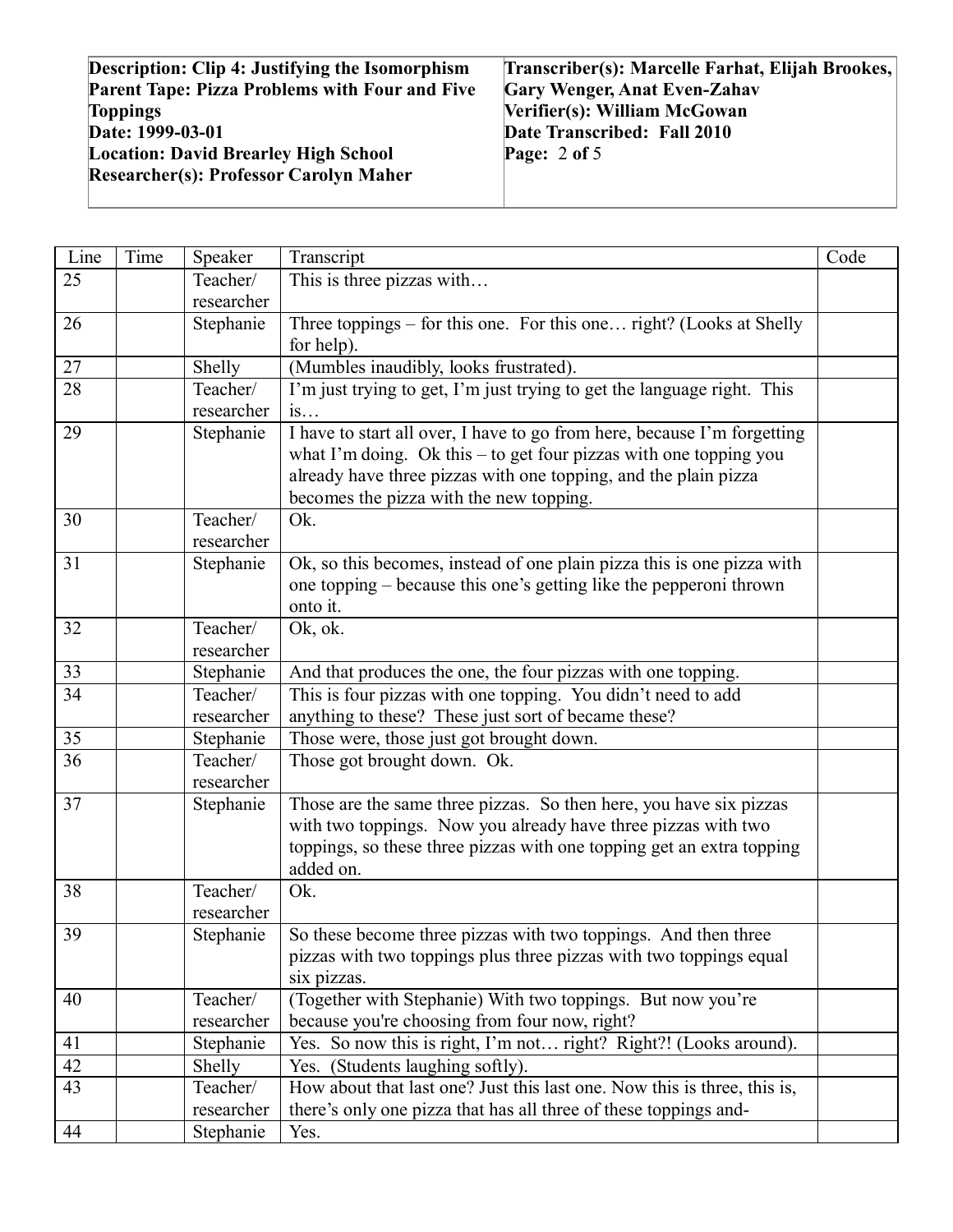| <b>Description: Clip 4: Justifying the Isomorphism</b> | Transcriber(s): Marcelle Farhat, Elijah Brookes, |
|--------------------------------------------------------|--------------------------------------------------|
| <b>Parent Tape: Pizza Problems with Four and Five</b>  | <b>Gary Wenger, Anat Even-Zahav</b>              |
| <b>Toppings</b>                                        | Verifier(s): William McGowan                     |
| Date: 1999-03-01                                       | Date Transcribed: Fall 2010                      |
| <b>Location: David Brearley High School</b>            | Page: $3$ of $5$                                 |
| <b>Researcher(s): Professor Carolyn Maher</b>          |                                                  |
|                                                        |                                                  |

| Line            | Time | Speaker    | Transcript                                                                            | Code |
|-----------------|------|------------|---------------------------------------------------------------------------------------|------|
| 45              |      | Teacher/   | -and then that, how does that move into here?                                         |      |
|                 |      | researcher |                                                                                       |      |
| 46              |      | Stephanie  | That just drops down.                                                                 |      |
| 47              |      | Teacher/   | Oh, it just drops down. Because it still has                                          |      |
|                 |      | researcher |                                                                                       |      |
| 48              |      | Stephanie  | Yeah, so that's the one pizza with three toppings. And then you need,                 |      |
|                 |      |            | then these become these all get an extra topping added onto them.                     |      |
|                 |      |            | Like these are three pizzas with two toppings, so they all get the                    |      |
|                 |      |            | extra topping that you would have here. Like the pepperoni that is                    |      |
|                 |      |            | here, or whatever, gets thrown onto these three pizzas that don't have                |      |
|                 |      |            | pepperoni, but have two other toppings. So now there are three                        |      |
|                 |      |            | pizzas with three toppings.                                                           |      |
| 49              |      | Teacher/   | Ok.                                                                                   |      |
|                 |      | researcher |                                                                                       |      |
| 50              |      | Stephanie  | You add them to the one pizza with three toppings and you get your                    |      |
|                 |      |            | four pizzas with three toppings.                                                      |      |
| 51              |      | Teacher/   | Now I understand all of that, but I don't know if that's the answer to                |      |
|                 |      | researcher | the question.                                                                         |      |
| 52              |      | Stephanie  | I hope so. Thank you. And here (hands colored markers back to<br>Teacher/researcher). |      |
| 53              |      | Teacher/   | Let me see that again, Robert.                                                        |      |
|                 |      | researcher |                                                                                       |      |
| 54              |      | Robert     | Oh                                                                                    |      |
| $\overline{55}$ |      | Teacher/   | That just made me think of a thing you were doing in class with the                   |      |
|                 |      | researcher | adding of the um,                                                                     |      |
| 56              |      | Robert     | Oh yeah, it's kind of the same, I don't know, I just remember doing it.               |      |
| $\overline{57}$ |      | Teacher/   | Because what were we, we were adding The thing you came up                            |      |
|                 |      | researcher | with, you were adding on What did I ask you to do? Wasn't it                          |      |
|                 |      |            | something like this? Doesn't adding up numbers like this                              |      |
| 58              |      | Robert     | Yeah, but it was like a pattern, so I didn't use it, but.                             |      |
| 59              |      | Teacher/   | You didn't use what you used in class on this, or?                                    |      |
|                 |      | researcher |                                                                                       |      |
| 60              |      | Robert     | No, because Here, can I show them?                                                    |      |
| 61              |      | Robert     | Yeah, go ahead.                                                                       |      |
| 62              |      | Robert     | Alright, see this is four toppings right here. And one plus four plus                 |      |
|                 |      |            | six plus four plus one equals sixteen, and two the fourth is sixteen.                 |      |
|                 |      |            | And three toppings- one, three, three, and eight (sic) [one], is eight.               |      |
|                 |      |            | And two to the third is eight. And then one, two, one is four, and two                |      |
|                 |      |            | to the second is four. There's supposed to be two up here $-$ and one                 |      |
|                 |      |            | plus one is two, and two to the first is two. And then we got thirty-                 |      |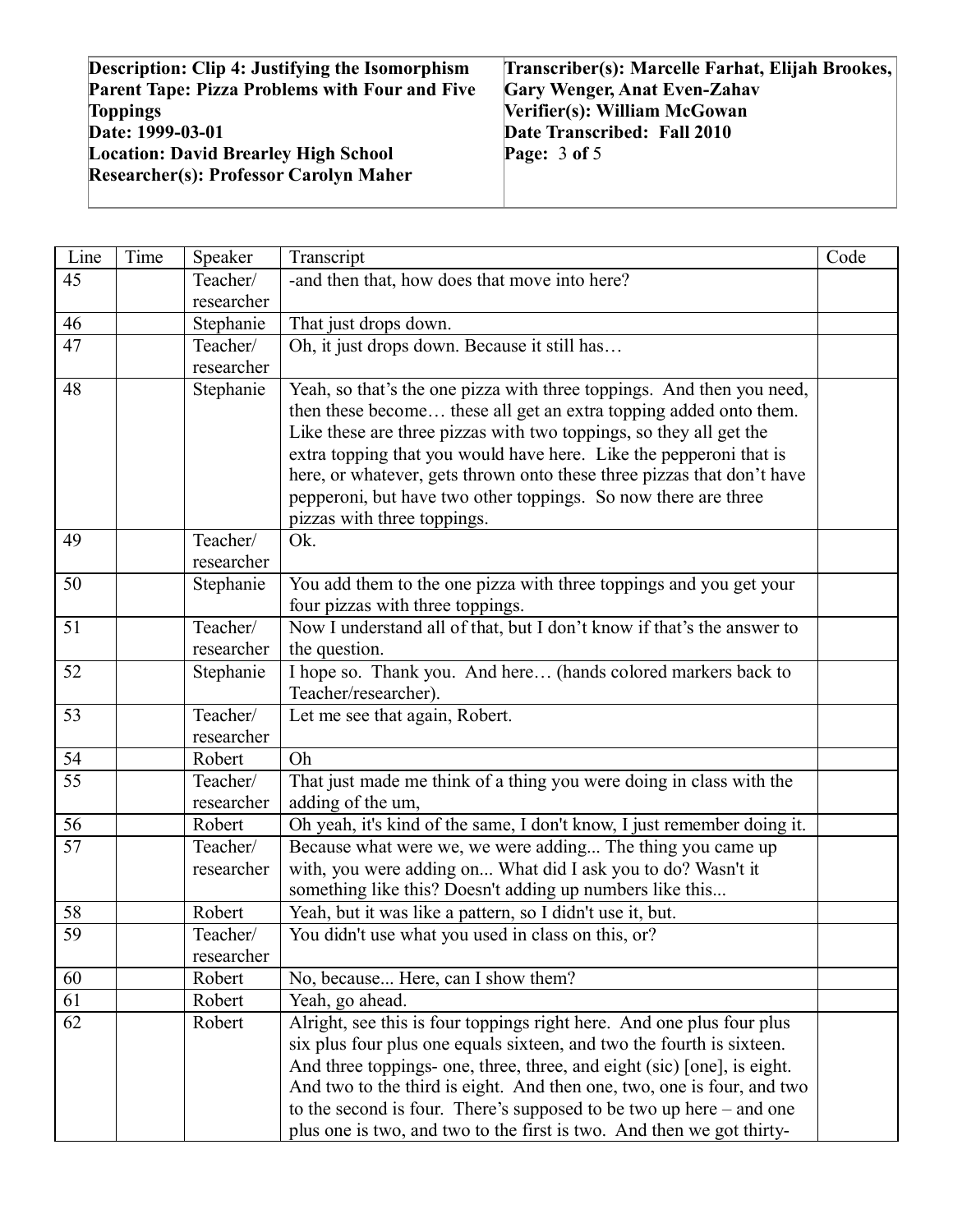| <b>Description: Clip 4: Justifying the Isomorphism</b> | Transcriber(s): Marcelle Farhat, Elijah Brookes, |
|--------------------------------------------------------|--------------------------------------------------|
| <b>Parent Tape: Pizza Problems with Four and Five</b>  | <b>Gary Wenger, Anat Even-Zahav</b>              |
| <b>Toppings</b>                                        | Verifier(s): William McGowan                     |
| Date: 1999-03-01                                       | Date Transcribed: Fall 2010                      |
| <b>Location: David Brearley High School</b>            | Page: $4$ of 5                                   |
| <b>Researcher(s): Professor Carolyn Maher</b>          |                                                  |
|                                                        |                                                  |

| Line            | Time  | Speaker    | Transcript                                                                | Code |
|-----------------|-------|------------|---------------------------------------------------------------------------|------|
|                 |       |            | two for the next one and we add that up there and we get thirty-two,      |      |
|                 |       |            | and two to the fifth is thirty-two. So I guess it's two to the number of  |      |
|                 |       |            | toppings is how many combinations there are for pizza toppings.           |      |
| 63              |       | Teacher/   | I wonder whether like, whether the two plays any role in that - like      |      |
|                 |       | researcher | why all these have two. Is that something you thought about?              |      |
| 64              |       | Robert     | Yes, I remember something with towers that we did to find the total       |      |
|                 |       |            | combinations – it was two to the something                                |      |
| 65              |       | Teacher/   | Does that apply here?                                                     |      |
|                 |       | researcher |                                                                           |      |
| 66              |       | Robert     | Yeah, it's the same thing.                                                |      |
| 67              |       | Teacher/   | With pizza toppings?                                                      |      |
|                 |       | researcher |                                                                           |      |
| 68              |       | Robert     | 'Cause                                                                    |      |
| 69              |       | Teacher/   | But they're so many different pizza toppings, it's not like there's       |      |
|                 |       | researcher | green and purple or whatever colors you used. Yeah.                       |      |
| $70\,$          |       | Stephanie  | Mmhm                                                                      |      |
| $\overline{71}$ |       | Robert     | So I guess like if you want to find out, if there's ten toppings you just |      |
|                 |       |            | do (ten,) two to the tenth. Then you got how many combinations            |      |
|                 |       |            | there are.                                                                |      |
| 72              |       | Teacher/   | Well, why does that work? I mean if there's ten different toppings, I     |      |
|                 |       | researcher | figure you'd have to go through I don't even know if there are ten        |      |
|                 |       |            | toppings you would want to put on pizza. Well I guess there are.          |      |
| 73              |       | Robert     | I think it's more like, um, it's something like, if you have (draws an a  |      |
|                 |       |            | on a piece of paper) and then you go to "b" and then like you have        |      |
|                 |       |            | "a" and then you keep going by two like this is one and this two and      |      |
|                 |       |            | then you keep adding. I forget what it was but we did it before.          |      |
| 74              | 62:55 | Gina       | can go here or here?                                                      |      |
| $\overline{75}$ |       | Stephanie  | yes                                                                       |      |
| 76              |       | Gina       | And so forth                                                              |      |
| 77              |       | Stephanie  | yes                                                                       |      |
| $78\,$          |       | Gina       | So each of these pizzas-                                                  |      |
| 79              |       | Stephanie  | -has two, like, spots.                                                    |      |
| 80              |       | Gina       | Oh, that's interesting.                                                   |      |
| 81              | 63:00 | Stephanie  | One where it has, where it stays the same, and one where it gets          |      |
|                 |       |            | added a topping.                                                          |      |
| 82              |       | Gina       | So each one has two new things that happen.                               |      |
| 83              |       | Stephanie  | Yes.                                                                      |      |
| 84              |       | Gina       | Amy?                                                                      |      |